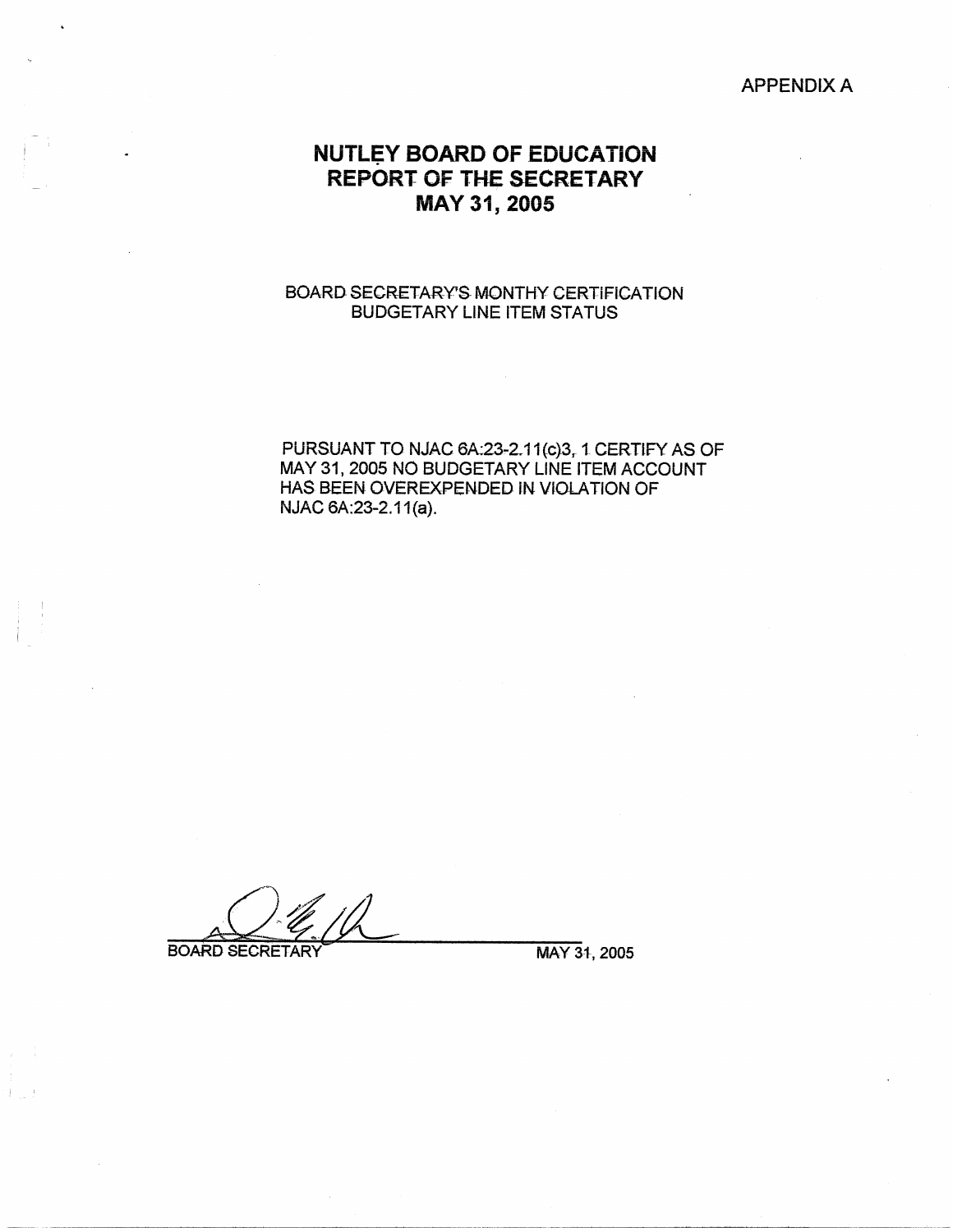| <b>Board Sec Report</b> |                                             | <b>Nutley Board of Education</b>  |                                             |                                    |                   | 06/13/05        |
|-------------------------|---------------------------------------------|-----------------------------------|---------------------------------------------|------------------------------------|-------------------|-----------------|
| <b>Starting date</b>    | 7/1/04                                      | Ending date 5/31/05               |                                             |                                    | <b>Fund: 10</b>   |                 |
|                         | Assets:                                     |                                   | <b>Assets and Resources</b>                 |                                    |                   |                 |
| $-.01$                  | Cash in bank                                |                                   |                                             |                                    |                   | \$2,163,573.84  |
| $102 - 106$             | Cash Equivalents                            |                                   |                                             |                                    |                   | \$3,900.00      |
| 111                     | Investments                                 |                                   |                                             |                                    |                   | \$0.00          |
| 116                     | Capital Reserve Account                     |                                   |                                             |                                    |                   | \$119,027.73    |
| 121                     | Tax levy Receivable                         |                                   |                                             |                                    |                   | \$3,394,518.00  |
|                         | Accounts Receivable:                        |                                   |                                             |                                    |                   |                 |
| 132                     | Interfund                                   |                                   |                                             |                                    | \$8,234.85        |                 |
| 141                     | Intergovernmental - State                   |                                   |                                             |                                    | \$746,111.12      |                 |
| 142                     | Intergovernmental - Federal                 |                                   |                                             |                                    | \$0.00            |                 |
| 143                     | Intergovernmental - Other                   |                                   |                                             |                                    | \$33,671.90       |                 |
| 153, 154                | Other (net of estimated uncollectable of \$ |                                   |                                             |                                    | \$4,995.44        | \$793,013.31    |
|                         | Loans Receivable:                           |                                   |                                             |                                    |                   |                 |
| 131                     | Interfund                                   |                                   |                                             |                                    | \$0.00            |                 |
| 51, 152                 |                                             |                                   | Other (Net of estimated uncollectable of \$ |                                    | \$0.00            | \$0.00          |
|                         | <b>Other Current Assets</b>                 |                                   |                                             |                                    |                   | \$0.00          |
|                         | <b>Resources:</b>                           |                                   |                                             |                                    |                   |                 |
| 301                     | <b>Estimated revenues</b>                   |                                   |                                             |                                    | \$43,394,228.00   |                 |
| 302                     | Less revenues                               |                                   |                                             |                                    | (\$43,803,375.74) | (\$409, 147.74) |
|                         |                                             | <b>Total assets and resources</b> |                                             |                                    |                   | \$6,064,885.14  |
|                         |                                             |                                   |                                             | <b>Liabilities and fund equity</b> |                   |                 |
|                         | Liabilities:                                |                                   |                                             |                                    |                   |                 |
| 411                     | Intergovernmental accounts payable - state  |                                   |                                             |                                    |                   | \$0.00          |
| 421                     | Accounts payable                            |                                   |                                             |                                    |                   | \$1,665.06      |
| 431                     | Contracts payable                           |                                   |                                             |                                    |                   | \$0.00          |
| 451                     | Loans payable                               |                                   |                                             |                                    |                   | \$0.00          |
| 481                     | Deferred revenues                           |                                   |                                             |                                    |                   | \$0.00          |
|                         | Other current liabilities                   |                                   |                                             |                                    |                   | \$0.00          |
|                         | <b>Total liabilities</b>                    |                                   |                                             |                                    |                   | \$1,665.06      |

-----------------------------

 $\bar{\psi}$ 

 $\mathcal{L}^{(1)}$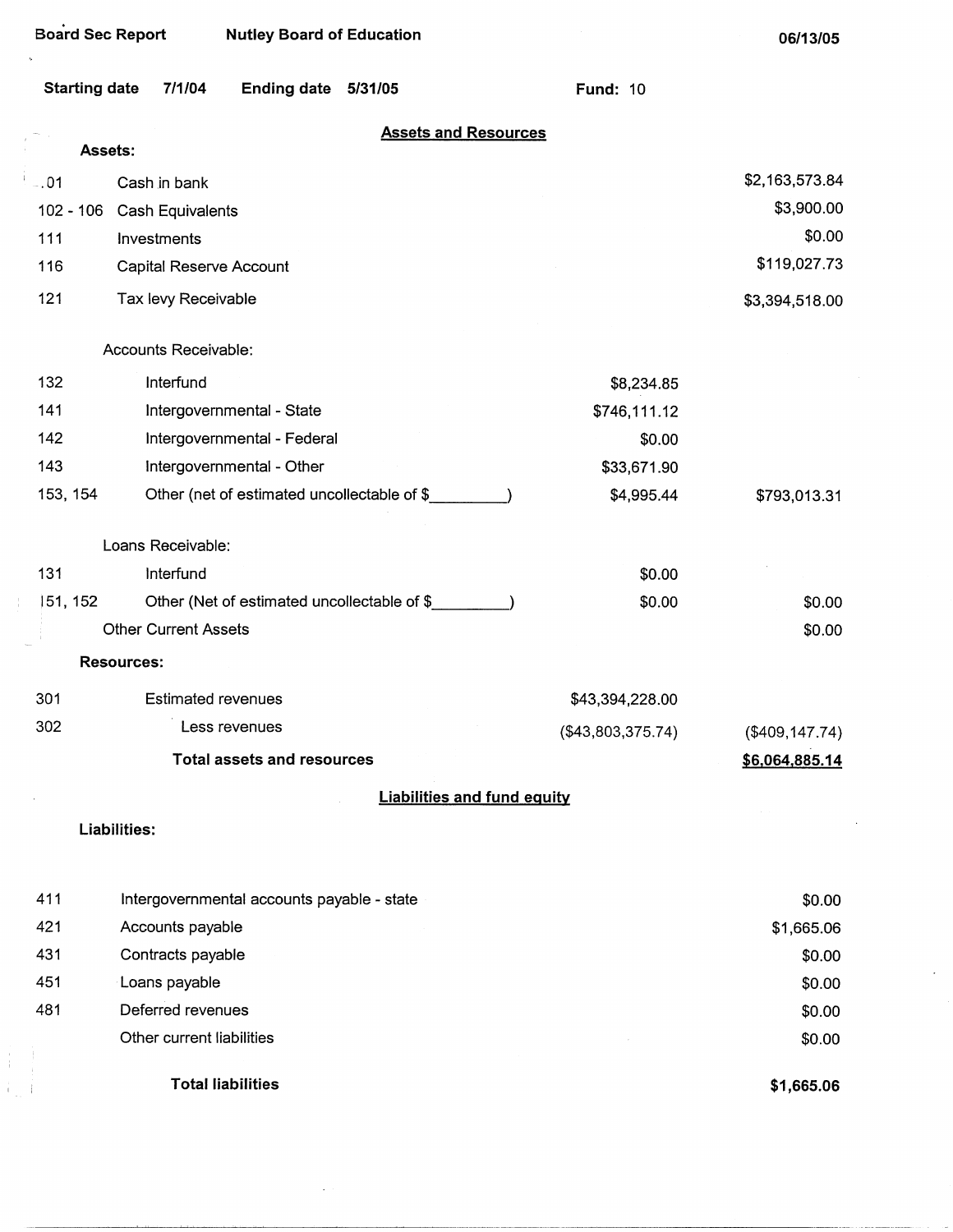| <b>Board Sec Report</b> |                | <b>Nutley Board of Education</b>                |                                                        |                   |                   | 06/13/05        |
|-------------------------|----------------|-------------------------------------------------|--------------------------------------------------------|-------------------|-------------------|-----------------|
| <b>Starting date</b>    | 7/1/04         | Ending date 5/31/05                             |                                                        |                   | <b>Fund: 10</b>   |                 |
| <b>Fund Balance:</b>    |                |                                                 |                                                        |                   |                   |                 |
| Appropriated:           |                |                                                 |                                                        |                   |                   |                 |
| 753,754                 |                | Reserve for encumbrances                        |                                                        |                   | \$3,610,061.75    |                 |
| 761                     |                | Capital reserve account - July                  |                                                        |                   | \$116,706.45      |                 |
| 304                     |                | Add: Increase in capital reserve                |                                                        |                   | \$0.00            |                 |
| 307                     |                |                                                 | Less: Budgeted w/d from capital reserve eligible costs |                   | \$0.00            |                 |
| 309                     |                |                                                 | Less: Budgeted w/d from capital reserve excess costs   |                   | \$0.00            | \$116,706.45    |
| 762                     |                | Adult education programs                        |                                                        |                   | \$0.00            |                 |
| 751,752,76x             | Other reserves |                                                 |                                                        |                   | \$0.00            |                 |
| 301                     | Appropriations |                                                 |                                                        | \$42,786,146.92   |                   |                 |
| <b>302</b>              |                | Less: Expenditures                              | (\$39,013,223.35)                                      |                   |                   |                 |
|                         |                | Encumbrances                                    | (\$3,610,031.33)                                       | (\$42,623,254.68) | \$162,892.24      |                 |
|                         |                | Total appropriated                              |                                                        |                   | \$3,889,660.44    |                 |
| Unappropriated:         |                |                                                 |                                                        |                   |                   |                 |
| 770                     |                | Fund balance, July 1                            |                                                        |                   | \$1,314,654.04    |                 |
| 303                     |                | <b>Budgeted fund balance</b>                    |                                                        |                   | \$858,905.60      |                 |
|                         |                | Total fund balance                              |                                                        |                   |                   | \$6,063,220.08  |
|                         |                | <b>Total liabilities and fund equity</b>        |                                                        |                   |                   | \$6,064,885.14  |
|                         |                | <b>Recapitulation of Budgeted Fund Balance:</b> |                                                        |                   |                   |                 |
|                         |                |                                                 |                                                        | <b>Budgeted</b>   | <b>Actual</b>     | <b>Variance</b> |
| Appropriations          |                |                                                 |                                                        | \$42,786,146.92   | \$42,623,254.68   | \$162,892.24    |
| Revenues                |                |                                                 |                                                        | (\$43,394,228.00) | (\$43,803,375.74) | \$409,147.74    |
| Subtotal                |                |                                                 |                                                        | (\$608,081.08)    | (\$1,180,121.06)  | \$572,039.98    |
|                         |                | Change in capital reserve account:              |                                                        |                   |                   |                 |
|                         |                | Plus - Increase in reserve                      |                                                        | \$0.00            | \$2,321.28        | (\$2,321.28)    |
|                         |                | Less - Withdrawal from reserve                  |                                                        | \$0.00            | \$0.00            |                 |

Subtotal

Less: Adjustment for prior year

Budgeted fund balance

*~IL*  ~ oard Secretary

Prepared and submitted by :

(\$608,081.08) (\$250,824.52) (\$858,905.60)

 $\frac{4}{5}$  Date

(\$1,177,799.78) (\$250,824.52) (\$1,428,624.30) \$569,718.70

\$569,718.70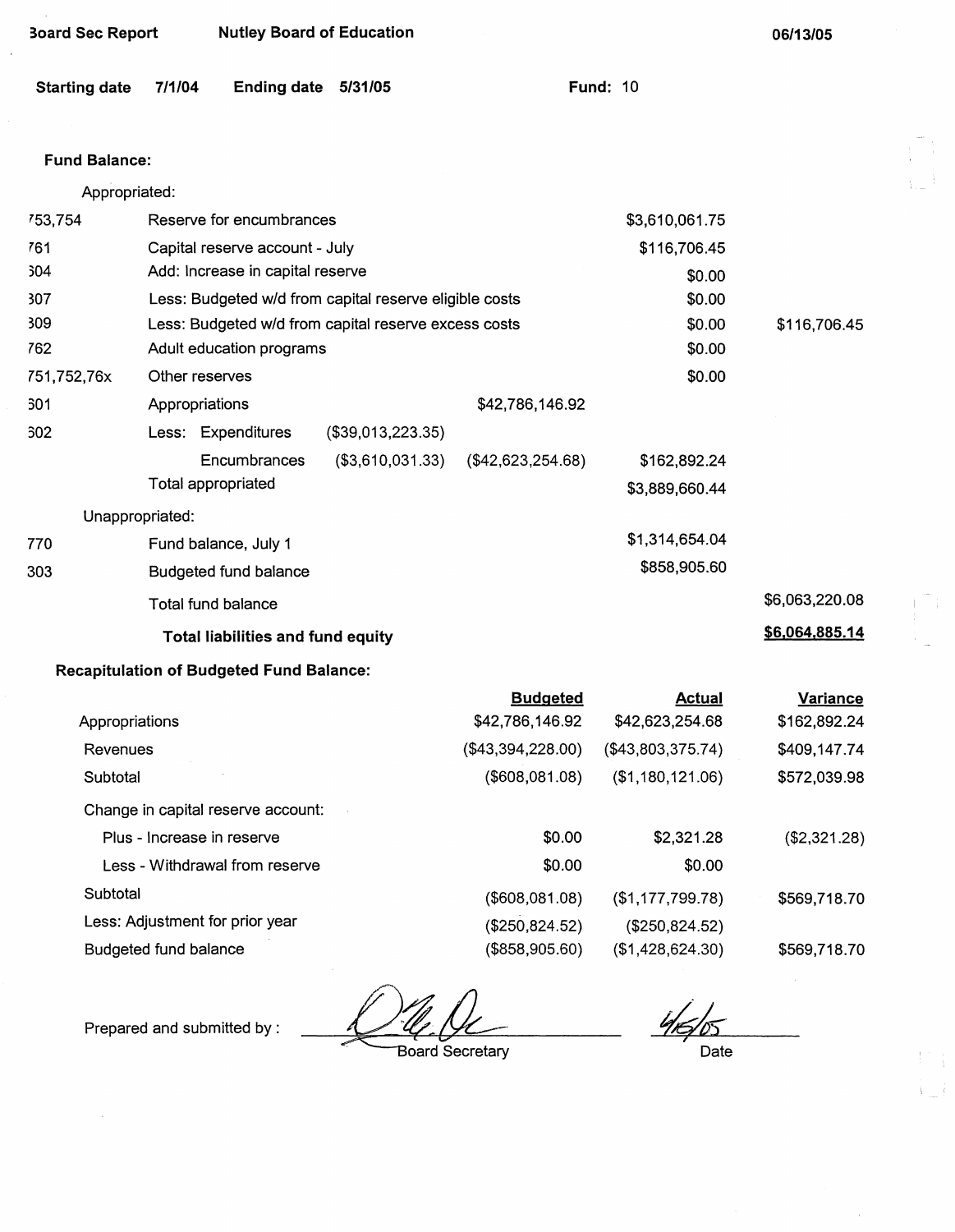$\ddot{\phantom{a}}$ 

 $\frac{1}{4\pi\sqrt{1-\epsilon}}$ 

**06/13/05** 

| Starting date 7/1/04 | Ending date 5/31/05 | <b>Fund: 20</b> |
|----------------------|---------------------|-----------------|
|                      |                     |                 |

#### **Assets and Resources**

|          |             | <b>Assets and Resources</b>                 |                  |              |
|----------|-------------|---------------------------------------------|------------------|--------------|
|          | Assets:     |                                             |                  |              |
| . . 01   |             | Cash in bank                                |                  | \$257,700.80 |
|          | $102 - 106$ | Cash Equivalents                            |                  | \$0.00       |
| 111      |             | Investments                                 |                  | \$0.00       |
| 116      |             | Capital Reserve Account                     |                  | \$0.00       |
| 121      |             | Tax levy Receivable                         |                  | \$0.00       |
|          |             | Accounts Receivable:                        |                  |              |
| 132      |             | Interfund                                   | \$0.00           |              |
| 141      |             | Intergovernmental - State                   | \$694.07         |              |
| 142      |             | Intergovernmental - Federal                 | \$440.96         |              |
| 143      |             | Intergovernmental - Other                   | \$0.00           |              |
| 153, 154 |             | Other (net of estimated uncollectable of \$ | \$0.00           | \$1,135.03   |
|          |             | Loans Receivable:                           |                  |              |
| 131      |             | Interfund                                   | \$0.00           |              |
|          | 151, 152    | Other (Net of estimated uncollectable of \$ | \$0.00           | \$0.00       |
|          |             | <b>Other Current Assets</b>                 |                  | \$0.00       |
|          |             | <b>Resources:</b>                           |                  |              |
| 301      |             | <b>Estimated revenues</b>                   | \$1,452,998.00   |              |
| 302      |             | Less revenues                               | (\$1,315,496.45) | \$137,501.55 |
|          |             | <b>Total assets and resources</b>           |                  | \$396,337.38 |
|          |             | <b>Liabilities and fund equity</b>          |                  |              |
|          |             | <b>Liabilities:</b>                         |                  |              |
| 411      |             | Intergovernmental accounts payable - state  | $\mathbf{v}$     | \$59,834.47  |
| 421      |             | Accounts payable                            |                  | \$39,381.15  |
| 431      |             | Contracts payable                           |                  | \$0.00       |
| 451      |             | Loans payable                               |                  | \$0.00       |
| 481      |             | Deferred revenues                           |                  | \$93,127.36  |
|          |             | Other current liabilities                   |                  | \$257.80     |

**Total liabilities** 

**\$192,600.78**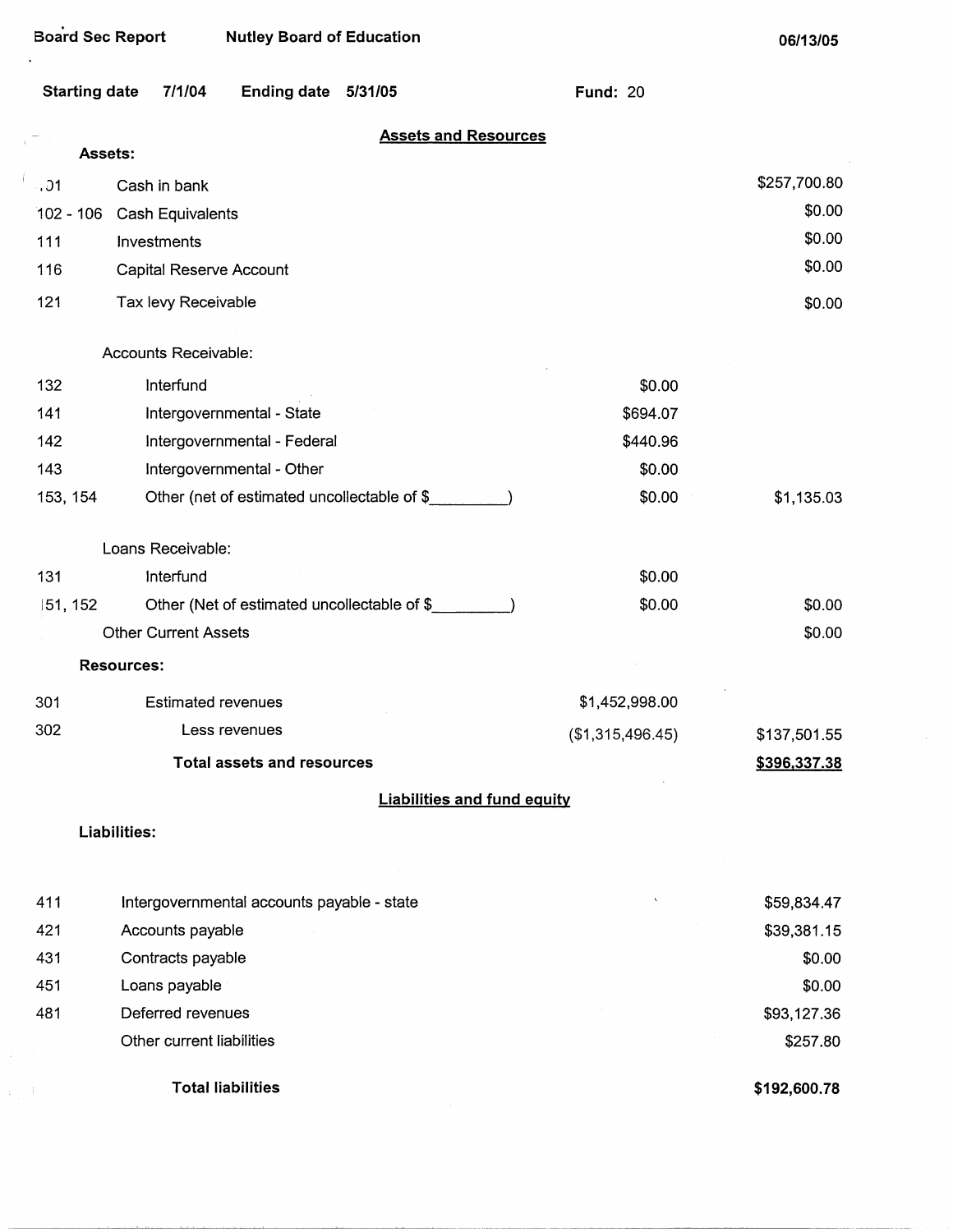| <b>Starting date</b> | 7/1/04<br><b>Ending date</b>                           | 5/31/05          |                  | <b>Fund: 20</b>  |                |
|----------------------|--------------------------------------------------------|------------------|------------------|------------------|----------------|
| <b>Fund Balance:</b> |                                                        |                  |                  |                  |                |
| Appropriated:        |                                                        |                  |                  |                  |                |
| 753,754              | Reserve for encumbrances                               |                  |                  | (\$7,998.22)     |                |
| '61                  | Capital reserve account - July                         |                  |                  | \$0.00           |                |
| 504                  | Add: Increase in capital reserve                       |                  |                  | \$0.00           |                |
| 307                  | Less: Budgeted w/d from capital reserve eligible costs |                  |                  | \$0.00           |                |
| 309                  | Less: Budgeted w/d from capital reserve excess costs   |                  |                  | \$0.00           | \$0.00         |
| '62                  | Adult education programs                               |                  |                  | \$0.00           |                |
| 751,752,76x          | Other reserves                                         |                  |                  | \$0.00           |                |
| 301                  | Appropriations                                         |                  | \$1,607,076.40   |                  |                |
| 302                  | Less: Expenditures                                     | (\$1,266,825.67) |                  |                  |                |
|                      | Encumbrances                                           | (\$31,382.73)    | (\$1,298,208.40) | \$308,868.00     |                |
|                      | <b>Total appropriated</b>                              |                  |                  | \$300,869.78     |                |
|                      | Unappropriated:                                        |                  |                  |                  |                |
| 770                  | Fund balance, July 1                                   |                  |                  | \$0.00           |                |
| 303                  | <b>Budgeted fund balance</b>                           |                  |                  | (\$97,133.18)    |                |
|                      | <b>Total fund balance</b>                              |                  |                  |                  | \$203,736.60   |
|                      | Total liabilities and fund equity                      |                  |                  |                  | \$396,337.38   |
|                      | <b>Recapitulation of Budgeted Fund Balance:</b>        |                  |                  |                  |                |
|                      |                                                        |                  | <b>Budgeted</b>  | <b>Actual</b>    | Variance       |
| Appropriations       |                                                        |                  | \$1,607,076.40   | \$1,298,208.40   | \$308,868.00   |
| Revenues             |                                                        |                  | (\$1,452,998.00) | (\$1,315,496.45) | (\$137,501.55) |
| Subtotal             |                                                        |                  | \$154,078.40     | (\$17,288.05)    | \$171,366.45   |
|                      | Change in capital reserve account:                     |                  |                  |                  |                |
|                      | Plus - Increase in reserve                             |                  | \$0.00           | \$0.00           | \$0.00         |
|                      | Less - Withdrawal from reserve                         |                  | \$0.00           | \$0.00           |                |
| Subtotal             |                                                        |                  | \$154,078.40     | (\$17,288.05)    | \$171,366.45   |
|                      | Less: Adjustment for prior year                        |                  | (\$56,945.22)    | (\$56,945.22)    |                |

Budgeted\_fund balance

Prepared and submitted by :

**3oard Sec Report Nutley Board of Education** 

Board Secretary

Date

\$171,366.45

i ga

**06/13/05** 

(\$74,233.27)

 $\hat{\boldsymbol{\beta}}$ 

\$97,133.18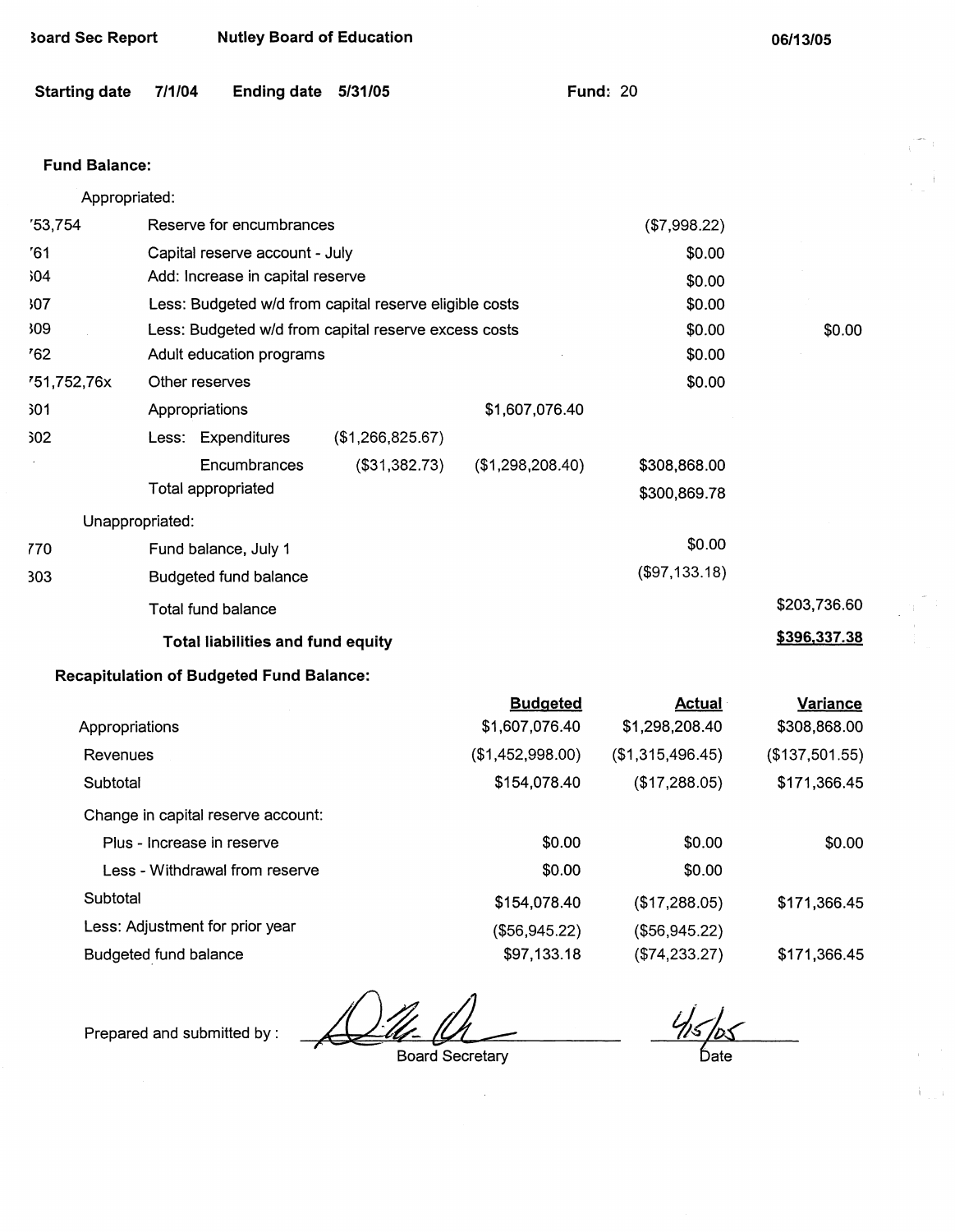$\bar{\gamma}$ 

 $\cdot$  $\overline{1}$  **06/13/05** 

 $\hat{\boldsymbol{\beta}}$ 

|          | <b>Starting date</b><br>7/1/04<br><b>Ending date</b><br>5/31/05 | <b>Fund: 30</b>                    |                   |
|----------|-----------------------------------------------------------------|------------------------------------|-------------------|
|          | Assets:                                                         | <b>Assets and Resources</b>        |                   |
| .01      | Cash in bank                                                    |                                    | \$13,894,210.28   |
|          | 102 - 106 Cash Equivalents                                      |                                    | \$0.00            |
| 111      | Investments                                                     |                                    | \$0.00            |
| 116      | Capital Reserve Account                                         |                                    | \$0.00            |
| 121      | Tax levy Receivable                                             |                                    | \$0.00            |
|          | Accounts Receivable:                                            |                                    |                   |
| 132      | Interfund                                                       | \$0.00                             |                   |
| 141      | Intergovernmental - State                                       | \$1,744,416.75                     |                   |
| 142      | Intergovernmental - Federal                                     | \$0.00                             |                   |
| 143      | Intergovernmental - Other                                       | \$0.00                             |                   |
| 153, 154 | Other (net of estimated uncollectable of \$                     | \$0.00                             | \$1,744,416.75    |
|          | Loans Receivable:                                               |                                    |                   |
| 131      | Interfund                                                       | \$0.00                             |                   |
| 51, 152  | Other (Net of estimated uncollectable of \$__________)          | \$0.00                             | \$0.00            |
|          | <b>Other Current Assets</b>                                     |                                    | \$0.00            |
|          | <b>Resources:</b>                                               |                                    |                   |
| 301      | <b>Estimated revenues</b>                                       | \$0.00                             |                   |
| 302      | Less revenues                                                   | (\$16,600,272.79)                  | (\$16,600,272.79) |
|          | <b>Total assets and resources</b>                               |                                    | ( \$961, 645.76)  |
|          |                                                                 | <b>Liabilities and fund equity</b> |                   |
|          | Liabilities:                                                    |                                    |                   |
| 411      | Intergovernmental accounts payable - state                      |                                    | \$0.00            |
| 421      | Accounts payable                                                |                                    | \$284,104.27      |
| 431      | Contracts payable                                               |                                    | \$0.00            |
| 451      | Loans payable                                                   |                                    | \$0.00            |
| 481      | Deferred revenues                                               |                                    | \$1,939,323.65    |
|          | Other current liabilities                                       |                                    | \$8,226.80        |
|          | <b>Total liabilities</b>                                        |                                    | \$2,231,654.72    |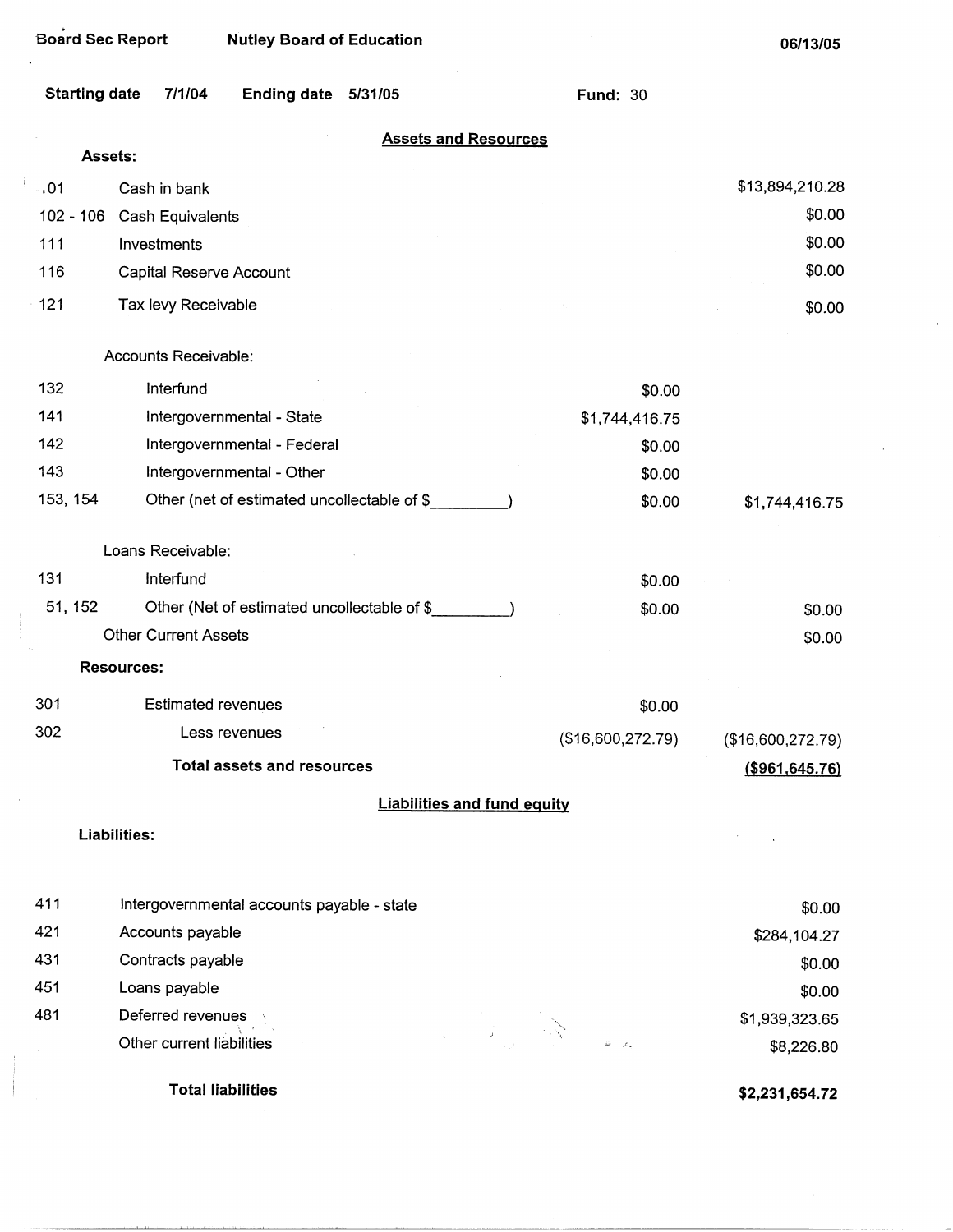| <b>Board Sec Report</b> |                              | <b>Nutley Board of Education</b>                |                                                                                                                |                                   |                                 | 06/13/05                            |
|-------------------------|------------------------------|-------------------------------------------------|----------------------------------------------------------------------------------------------------------------|-----------------------------------|---------------------------------|-------------------------------------|
| <b>Starting date</b>    | 7/1/04                       | <b>Ending date</b>                              | 5/31/05                                                                                                        |                                   | <b>Fund: 30</b>                 |                                     |
|                         |                              |                                                 |                                                                                                                |                                   |                                 |                                     |
| <b>Fund Balance:</b>    |                              |                                                 |                                                                                                                |                                   |                                 |                                     |
| Appropriated:           |                              |                                                 |                                                                                                                |                                   |                                 |                                     |
| 753,754                 |                              | Reserve for encumbrances                        |                                                                                                                |                                   | \$427,311.46                    |                                     |
| 761                     |                              | Capital reserve account - July                  |                                                                                                                |                                   | \$0.00                          |                                     |
| 304                     |                              | Add: Increase in capital reserve                |                                                                                                                |                                   | \$0.00                          |                                     |
| 307<br>309              |                              |                                                 | Less: Budgeted w/d from capital reserve eligible costs<br>Less: Budgeted w/d from capital reserve excess costs |                                   | \$0.00<br>\$0.00                | \$0.00                              |
| 762                     |                              | Adult education programs                        |                                                                                                                |                                   | \$0.00                          |                                     |
| 751,752,76x             | Other reserves               |                                                 |                                                                                                                |                                   | (\$1,678,717.60)                |                                     |
| 301                     | Appropriations               |                                                 |                                                                                                                | \$1,846,833.26                    |                                 |                                     |
| 302                     |                              | Less: Expenditures                              | (\$2,815,101.82)                                                                                               |                                   |                                 |                                     |
|                         |                              | Encumbrances                                    | (\$700, 729.73)                                                                                                | (\$3,515,831.55)                  | (\$1,668,998.29)                |                                     |
|                         | <b>Total appropriated</b>    |                                                 |                                                                                                                |                                   | (\$2,920,404.43)                |                                     |
|                         | Unappropriated:              |                                                 |                                                                                                                |                                   |                                 |                                     |
| 770                     |                              | Fund balance, July 1                            |                                                                                                                |                                   | \$0.00                          |                                     |
| 303                     |                              | Budgeted fund balance                           |                                                                                                                |                                   | (\$272,896.05)                  |                                     |
|                         |                              | <b>Total fund balance</b>                       |                                                                                                                |                                   |                                 | (\$3,193,300.48)                    |
|                         |                              | <b>Total liabilities and fund equity</b>        |                                                                                                                |                                   |                                 | $($ \$961,645.76)                   |
|                         |                              | <b>Recapitulation of Budgeted Fund Balance:</b> |                                                                                                                |                                   |                                 |                                     |
| Appropriations          |                              |                                                 |                                                                                                                | <b>Budgeted</b><br>\$1,846,833.26 | <b>Actual</b><br>\$3,515,831.55 | <b>Variance</b><br>(\$1,668,998.29) |
| Revenues                |                              |                                                 |                                                                                                                | \$0.00                            | (\$16,600,272.79)               | \$16,600,272.79                     |
| Subtotal                |                              |                                                 |                                                                                                                | \$1,846,833.26                    | (\$13,084,441.24)               | \$14,931,274.50                     |
|                         |                              | Change in capital reserve account:              |                                                                                                                |                                   |                                 |                                     |
|                         | Plus - Increase in reserve   |                                                 |                                                                                                                | \$0.00                            | \$0.00                          | \$0.00                              |
|                         |                              | Less - Withdrawal from reserve                  |                                                                                                                | \$0.00                            | \$0.00                          |                                     |
| Subtotal                |                              |                                                 |                                                                                                                | \$1,846,833.26                    | (\$13,084,441.24)               | \$14,931,274.50                     |
|                         |                              | Less: Adjustment for prior year                 |                                                                                                                | (\$1,573,937.21)                  | (\$1,573,937.21)                |                                     |
|                         | <b>Budgeted fund balance</b> |                                                 |                                                                                                                | \$272,896.05                      | (\$14,658,378.45)               | \$14,931,274.50                     |

Budgeted fund balance

Prepared and submitted by :

Board Secretary

Date

 $\pm$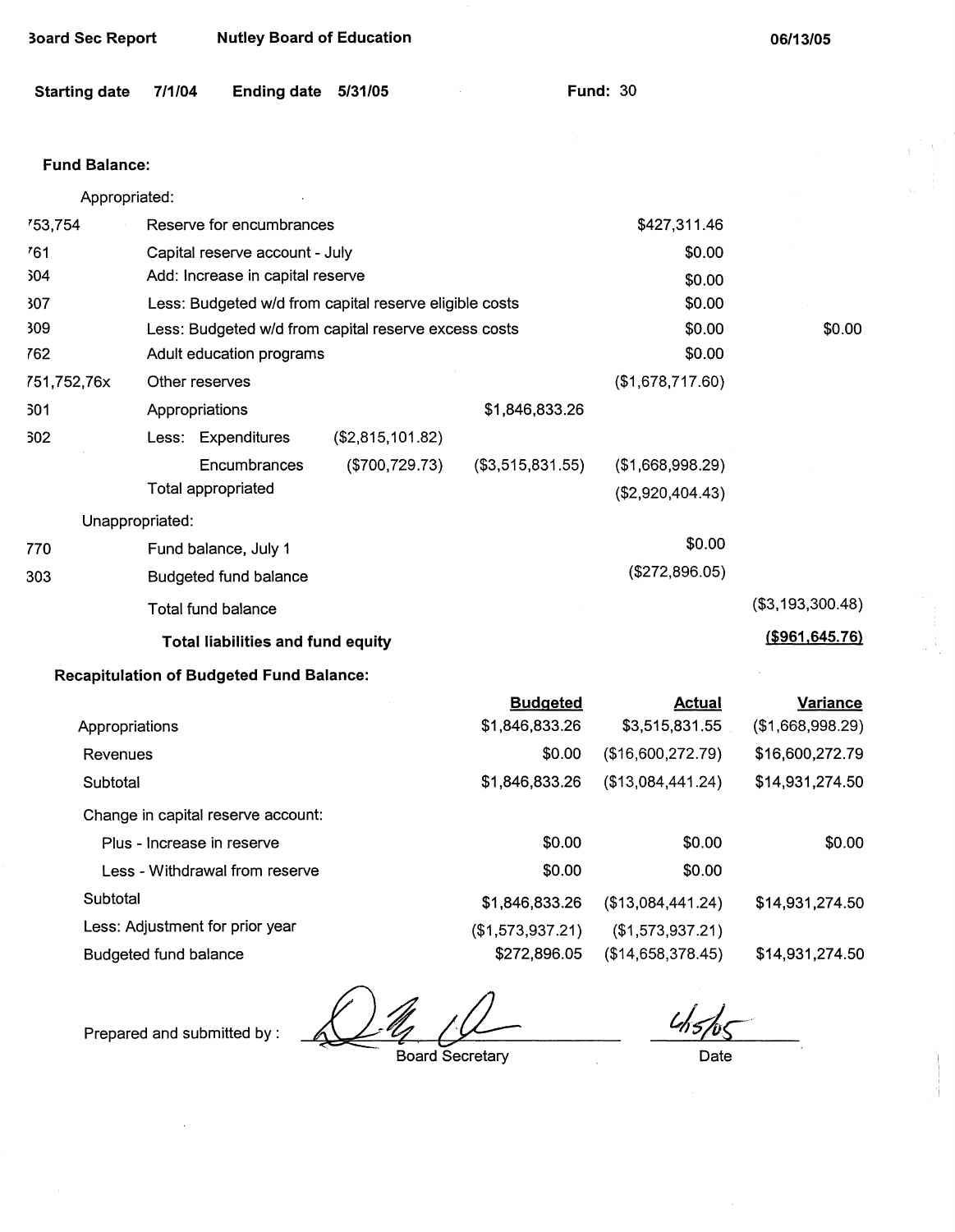فالأمنطقط فالملاط والمتحقق الأحامي المحارفين

 $\epsilon$ 

**06/13/05** 

 $\lambda$ 

| <b>Starting date</b> | 7/1/04                                      | Ending date 5/31/05 |                                    | <b>Fund: 40</b> |              |
|----------------------|---------------------------------------------|---------------------|------------------------------------|-----------------|--------------|
|                      | Assets:                                     |                     | <b>Assets and Resources</b>        |                 |              |
| 101                  |                                             |                     |                                    |                 | (\$543.37)   |
| $102 - 106$          | Cash in bank                                |                     |                                    |                 | \$0.00       |
| 111                  | Cash Equivalents<br>Investments             |                     |                                    |                 | \$0.00       |
| 116                  | Capital Reserve Account                     |                     |                                    |                 | \$0.00       |
| 121                  | Tax levy Receivable                         |                     |                                    |                 | \$0.00       |
|                      |                                             |                     |                                    |                 |              |
|                      | Accounts Receivable:                        |                     |                                    |                 |              |
| 132                  | Interfund                                   |                     |                                    | \$0.00          |              |
| 141                  | Intergovernmental - State                   |                     |                                    | \$0.00          |              |
| 142                  | Intergovernmental - Federal                 |                     |                                    | \$0.00          |              |
| 143                  | Intergovernmental - Other                   |                     |                                    | \$0.00          |              |
| 153, 154             | Other (net of estimated uncollectable of \$ |                     |                                    | \$0.00          | \$0.00       |
|                      | Loans Receivable:                           |                     |                                    |                 |              |
| 131                  | Interfund                                   |                     |                                    | \$0.00          |              |
| 151, 152             | Other (Net of estimated uncollectable of \$ |                     |                                    | \$0.00          | \$0.00       |
|                      | <b>Other Current Assets</b>                 |                     |                                    |                 | \$0.00       |
|                      | <b>Resources:</b>                           |                     |                                    |                 |              |
| 301                  | <b>Estimated revenues</b>                   |                     |                                    | \$319,560.00    |              |
| 302                  | Less revenues                               |                     |                                    | (\$319,016.00)  | \$544.00     |
|                      | <b>Total assets and resources</b>           |                     |                                    |                 | \$0.63       |
|                      |                                             |                     | <b>Liabilities and fund equity</b> |                 |              |
|                      | Liabilities:                                |                     |                                    |                 |              |
| 101                  | Cash in bank                                |                     |                                    |                 | (\$543.37)   |
| 411                  | Intergovernmental accounts payable - state  |                     |                                    |                 | \$0.00       |
| 421                  | Accounts payable                            |                     |                                    |                 | \$0.00       |
| 431                  | Contracts payable                           |                     |                                    |                 | \$0.00       |
| 451                  | Loans payable                               |                     |                                    |                 | \$0.00       |
| 481                  | Deferred revenues                           |                     |                                    |                 | \$0.00       |
|                      | Other current liabilities                   |                     |                                    |                 | (\$6,492.92) |
|                      | <b>Total liabilities</b>                    |                     |                                    |                 | (\$6,492.92) |

 $\sim$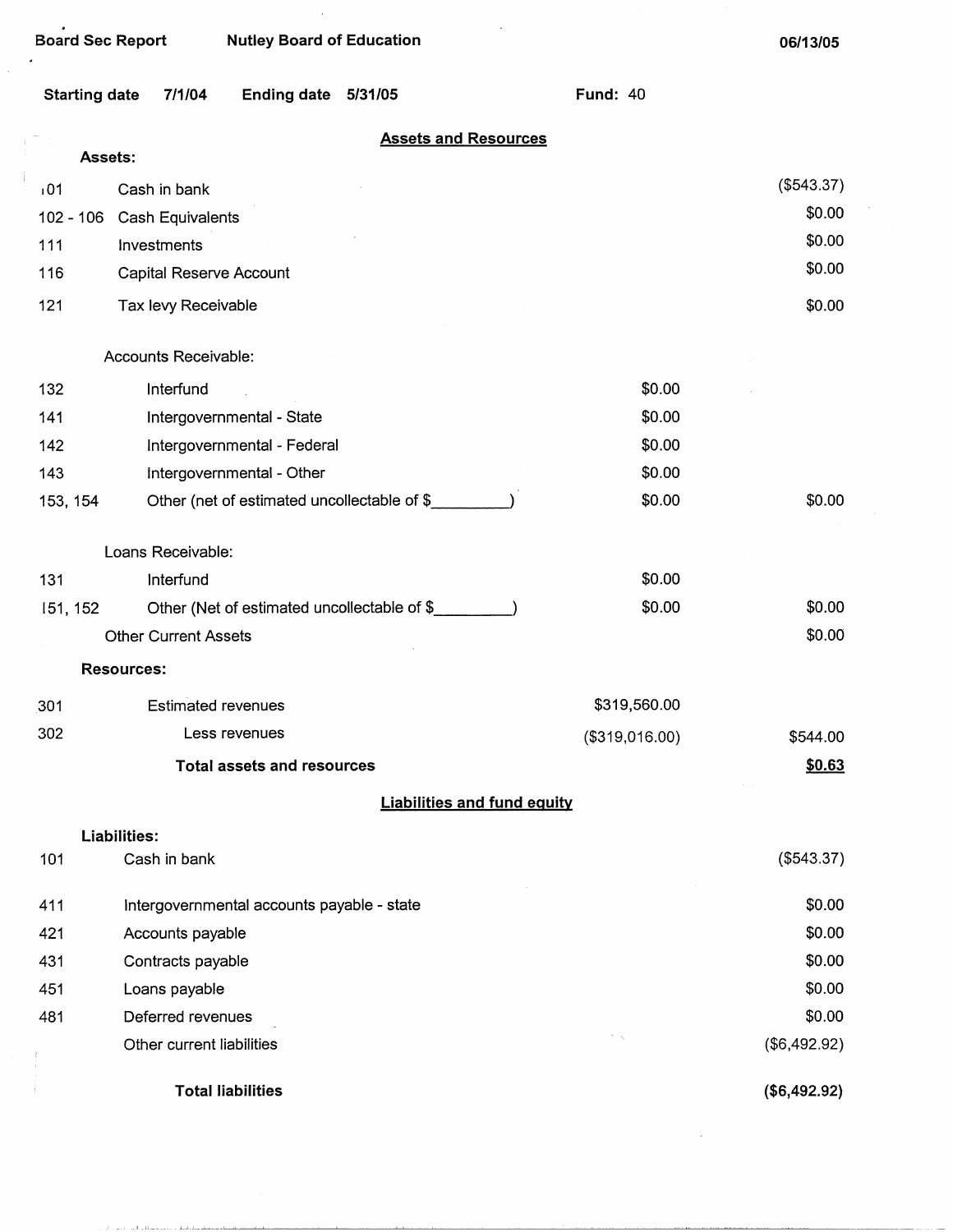| <b>Board Sec Report</b> |        | <b>Nutley Board of Education</b>                       |                |                |                 | 06/13/05   |
|-------------------------|--------|--------------------------------------------------------|----------------|----------------|-----------------|------------|
| <b>Starting date</b>    | 7/1/04 | Ending date 5/31/05                                    |                |                | <b>Fund: 40</b> |            |
| <b>Fund Balance:</b>    |        |                                                        |                |                |                 |            |
| Appropriated:           |        |                                                        |                |                |                 |            |
| 753,754                 |        | Reserve for encumbrances                               |                |                | \$0.00          |            |
| 761                     |        | Capital reserve account - July                         |                |                | \$0.00          |            |
| 304                     |        | Add: Increase in capital reserve                       |                |                | \$0.00          |            |
| 307                     |        | Less: Budgeted w/d from capital reserve eligible costs | \$0.00         |                |                 |            |
| 309                     |        | Less: Budgeted w/d from capital reserve excess costs   | \$0.00         | \$0.00         |                 |            |
| 762                     |        | Adult education programs                               |                |                | \$0.00          |            |
| 751,752,76x             |        | Other reserves                                         |                |                | \$0.00          |            |
| 301                     |        | Appropriations                                         |                | \$319,560.00   |                 |            |
| 302                     |        | Less: Expenditures                                     | (\$319,560.25) |                |                 |            |
|                         |        | Encumbrances                                           | \$0.00         | (\$319,560.25) | (\$0.25)        |            |
|                         |        | Total appropriated                                     |                |                | (\$0.25)        |            |
| Unappropriated:         |        |                                                        |                |                |                 |            |
| 770                     |        | Fund balance, July 1                                   |                |                | \$6,493.30      |            |
| 303                     |        | <b>Budgeted fund balance</b>                           |                |                | \$0.00          |            |
|                         |        | <b>Total fund balance</b>                              |                |                |                 | \$6,493.05 |
|                         |        | <b>Total liabilities and fund equity</b>               |                |                |                 | \$0.13     |
|                         |        | <b>Recapitulation of Budgeted Fund Balance:</b>        |                |                |                 |            |

|                                    | <b>Budgeted</b> | <b>Actual</b>  | <b>Variance</b> |
|------------------------------------|-----------------|----------------|-----------------|
| Appropriations                     | \$319,560.00    | \$319,560.25   | (\$0.25)        |
| Revenues                           | (\$319,560.00)  | (\$319,016.00) | (\$544.00)      |
| Subtotal                           | \$0.00          | \$544.25       | (\$544.25)      |
| Change in capital reserve account: |                 |                |                 |
| Plus - Increase in reserve         | \$0.00          | \$0.00         | \$0.00          |
| Less - Withdrawal from reserve     | \$0.00          | \$0.00         |                 |
| Subtotal                           | \$0.00          | \$544.25       | (S544.25)       |
| Less: Adjustment for prior year    | \$0.00          | \$0.00         |                 |
| <b>Budgeted fund balance</b>       | \$0.00          | \$544.25       | $($ \$544.25)   |

<u>Legendal</u><br>Board Secretary

Prepared and submitted by :

 $\bar{z}$ 

 $\frac{4}{\sqrt{5}}$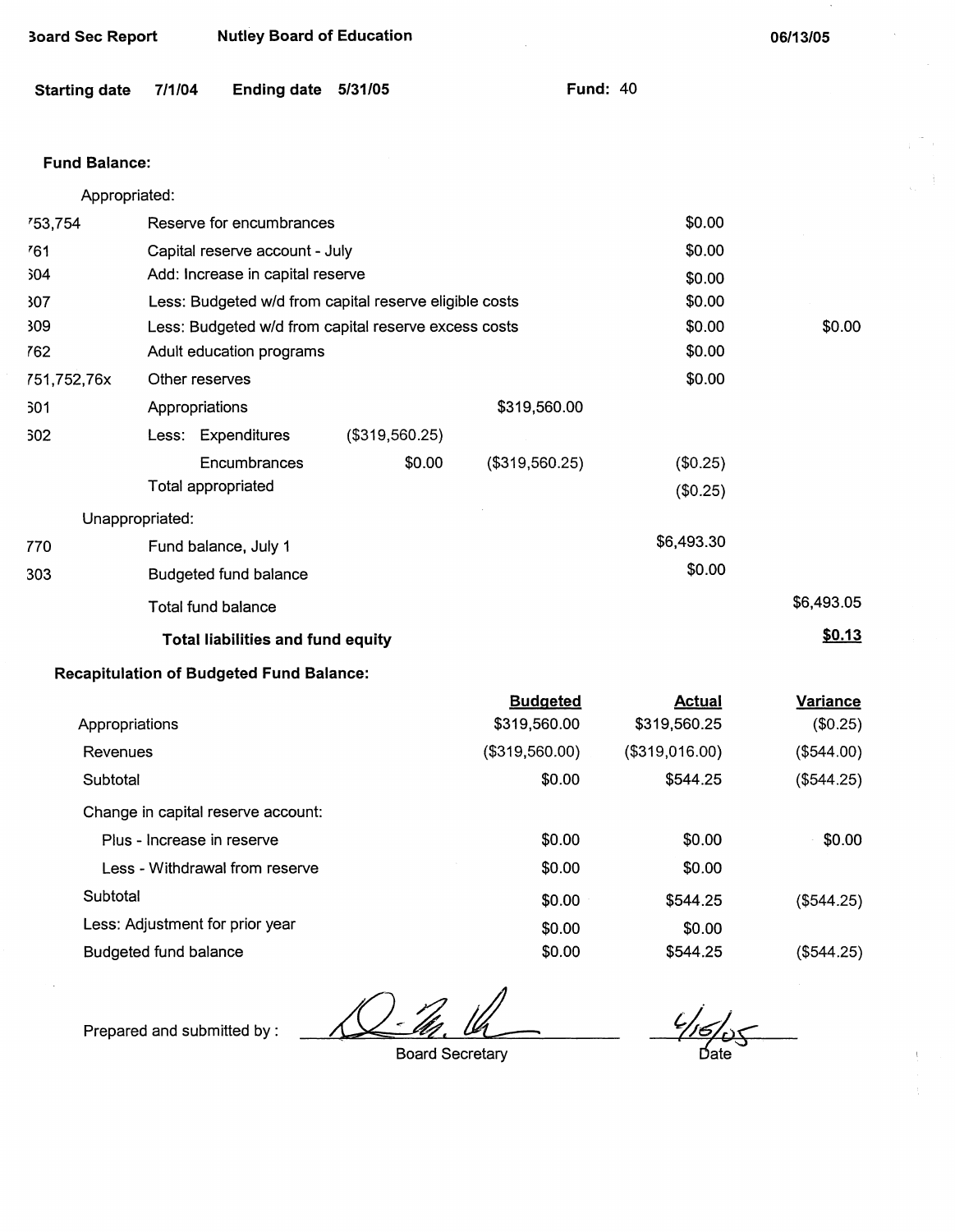Į,

 $\mathcal{A}$ 

| Starting date 7/1/04 |  | Ending date 5/31/05 |  |  |
|----------------------|--|---------------------|--|--|
|----------------------|--|---------------------|--|--|

### **Assets and Resources**

**Fund:** 50

| Assets:         |                                             |                 |                  |
|-----------------|---------------------------------------------|-----------------|------------------|
| $\overline{)1}$ | Cash in bank                                |                 | (\$56,006.03)    |
| $102 - 106$     | Cash Equivalents                            |                 | \$150.00         |
| 111             | Investments                                 |                 | \$0.00           |
| 116             | Capital Reserve Account                     |                 | \$0.00           |
| 121             | Tax levy Receivable                         |                 | \$0.00           |
|                 | Accounts Receivable:                        |                 |                  |
| 132             | Interfund                                   | \$0.00          |                  |
| 141             | Intergovernmental - State                   | \$0.00          |                  |
| 142             | Intergovernmental - Federal                 | \$0.00          |                  |
| 143             | Intergovernmental - Other                   | \$0.00          |                  |
| 153, 154        | Other (net of estimated uncollectable of \$ | \$0.00          | \$0.00           |
|                 | Loans Receivable:                           |                 |                  |
| 131             | Interfund                                   | \$0.00          |                  |
| 51, 152         | Other (Net of estimated uncollectable of \$ | \$0.00          | 50.00            |
|                 | <b>Other Current Assets</b>                 |                 | \$17,186.29      |
|                 | <b>Resources:</b>                           |                 |                  |
| 301             | <b>Estimated revenues</b>                   | \$0.00          |                  |
| 302             | Less revenues                               | (\$714, 846.69) | (\$714, 846.69)  |
|                 | <b>Total assets and resources</b>           |                 | ( \$753, 516.43) |
|                 | <b>Liabilities and fund equity</b>          |                 |                  |
|                 | <b>Liabilities:</b>                         |                 |                  |
| 101             | Cash in bank                                |                 | (\$56,006.03)    |
| 411             | Intergovernmental accounts payable - state  |                 | \$0.00           |
| 421             | Accounts payable                            |                 | \$0.00           |
| 431             | Contracts payable                           |                 | \$0.00           |
| 451             | Loans payable                               |                 | \$0.00           |
| 481             | Deferred revenues                           |                 | \$4,051.52       |
|                 | Other current liabilities                   | ministra        | \$29,040.42      |
|                 | <b>Total liabilities</b>                    |                 | \$33,091.94      |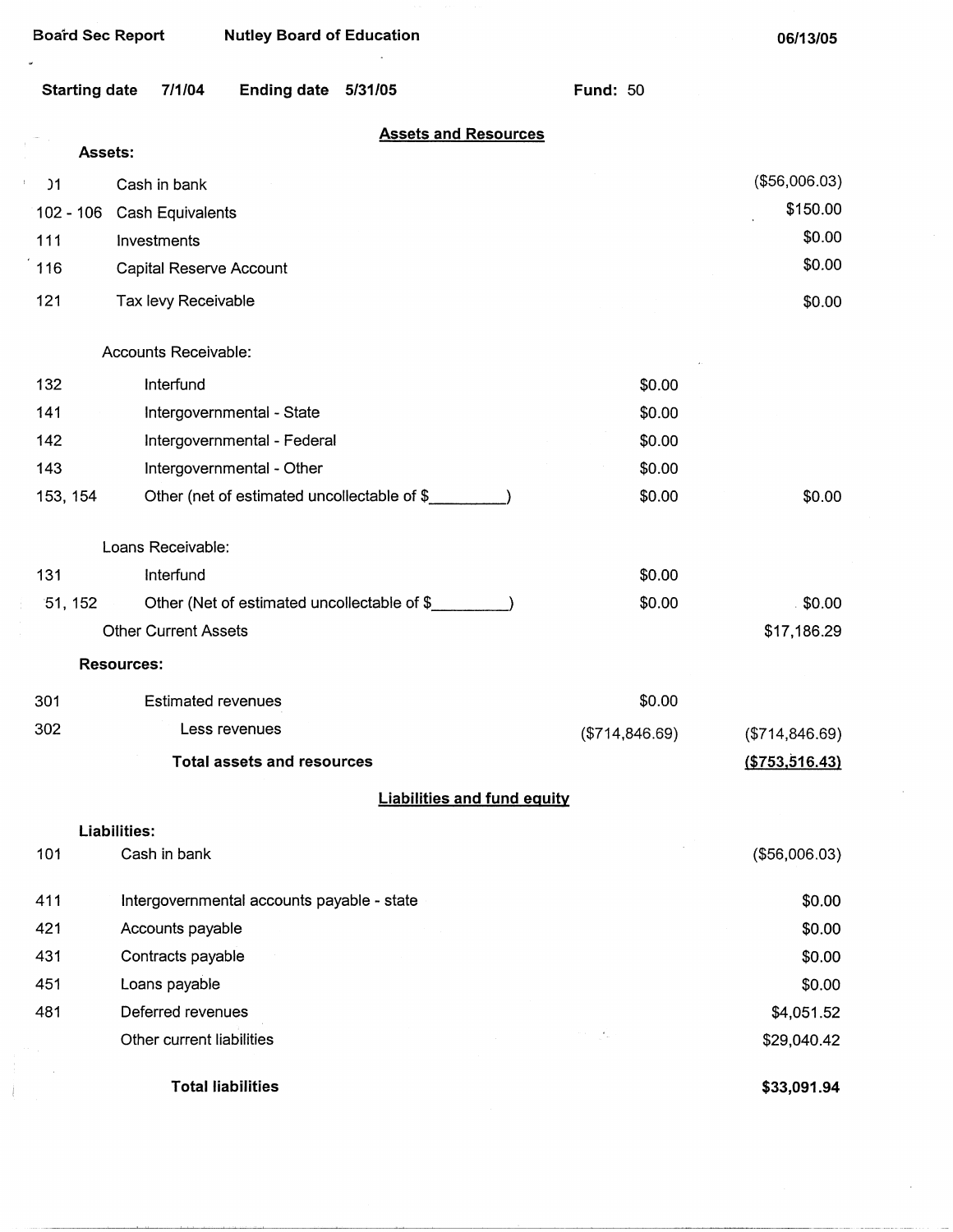| <b>Starting date</b> | 7/1/04<br>Ending date 5/31/05                          |                | <b>Fund: 50</b> |                 |                  |
|----------------------|--------------------------------------------------------|----------------|-----------------|-----------------|------------------|
| <b>Fund Balance:</b> |                                                        |                |                 |                 |                  |
| Appropriated:        |                                                        |                |                 |                 |                  |
| 753,754              | Reserve for encumbrances                               |                |                 | \$94,586.81     |                  |
| 761                  | Capital reserve account - July                         |                |                 | \$0.00          |                  |
| 304                  | Add: Increase in capital reserve                       |                |                 | \$0.00          |                  |
| 307                  | Less: Budgeted w/d from capital reserve eligible costs |                |                 | \$0.00          |                  |
| 309                  | Less: Budgeted w/d from capital reserve excess costs   |                |                 | \$0.00          | \$0.00           |
| 762                  | \$0.00<br>Adult education programs                     |                |                 |                 |                  |
| 751,752,76x          | Other reserves                                         |                |                 | \$0.00          |                  |
| 301                  | Appropriations                                         |                | \$317.50        |                 |                  |
| 302                  | Less: Expenditures                                     | (\$786,608.37) |                 |                 |                  |
|                      | Encumbrances                                           | (\$94,904.31)  | (\$881,512.68)  | (\$881,195.18)  |                  |
|                      | Total appropriated                                     |                |                 | (\$786,608.37)  |                  |
| Unappropriated:      |                                                        |                |                 |                 |                  |
| 770                  | Fund balance, July 1                                   |                |                 | \$0.00          |                  |
| 303                  | <b>Budgeted fund balance</b>                           |                |                 | \$0.00          |                  |
|                      | Total fund balance                                     |                |                 |                 | (\$786,608.37)   |
|                      | <b>Total liabilities and fund equity</b>               |                |                 |                 | ( \$753, 516.43) |
|                      | <b>Recapitulation of Budgeted Fund Balance:</b>        |                |                 |                 |                  |
|                      |                                                        |                | <b>Budgeted</b> | <b>Actual</b>   | <b>Variance</b>  |
| Appropriations       |                                                        |                | \$317.50        | \$881,512.68    | (\$881,195.18)   |
| Revenues             |                                                        |                | \$0.00          | (\$714, 846.69) | \$714,846.69     |
| Subtotal             |                                                        |                | \$317.50        | \$166,665.99    | (\$166,348.49)   |
|                      | Change in capital reserve account:                     |                |                 |                 |                  |

Plus - Increase in reserve Less - Withdrawal from reserve **Subtotal** Less: Adjustment for prior year \$0.00 \$0.00 \$317.50 (\$317.50) \$0.00 \$0.00 \$0.00 \$166,665.99 (\$317.50) \$166,348.49 (\$166,348.49) (\$166,348.49)

Budgeted fund balance

**~oard Sec Report Nutley Board of Education** 

Prepared and submitted by :

Board Secretary

 $\frac{c}{\frac{1}{5}}$ 

\$0.00

**06/13/05** 

Date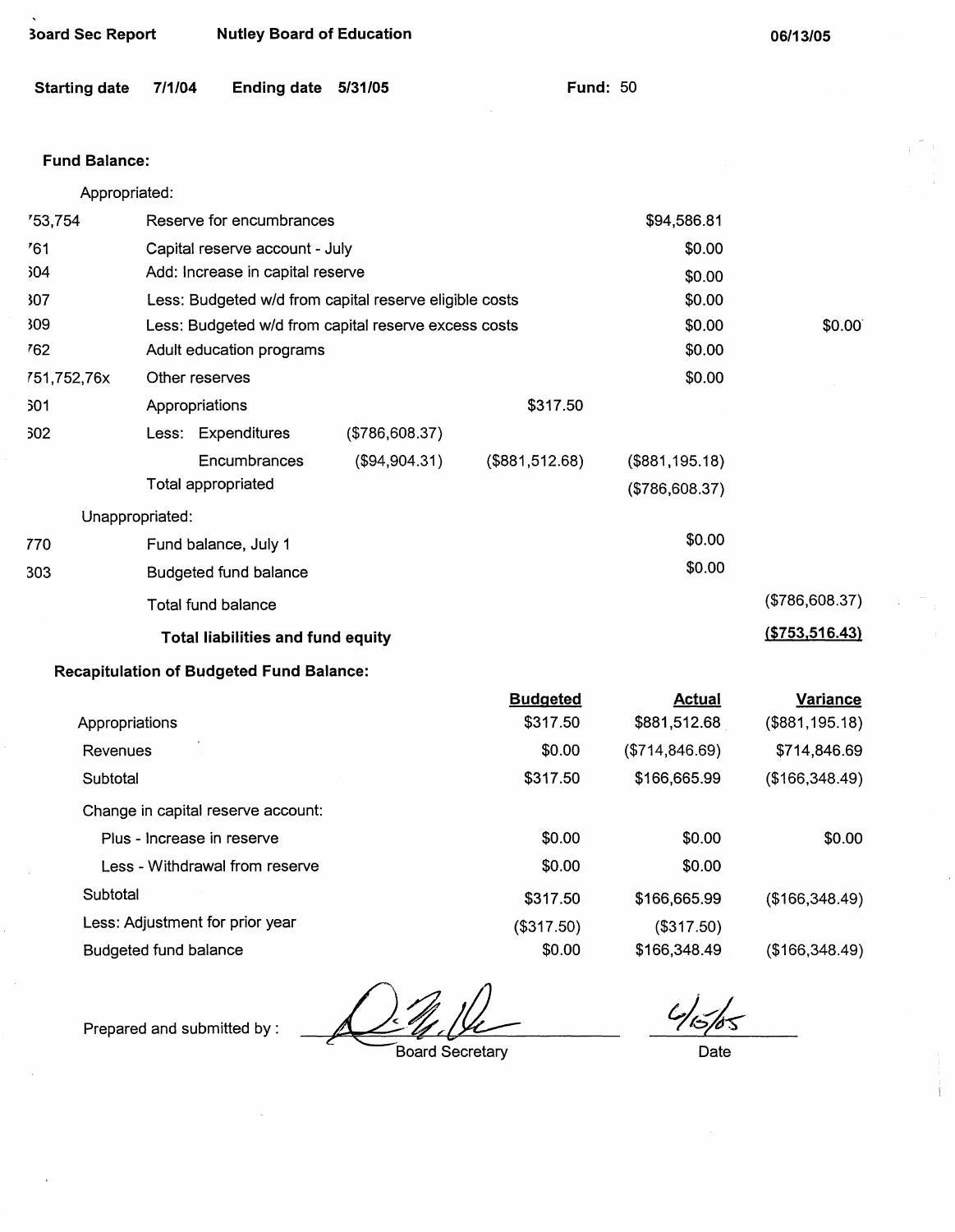| Starting date 7/1/04 | Ending date 5/31/05 | <b>Fund: 55</b> |  |
|----------------------|---------------------|-----------------|--|
|                      |                     |                 |  |

## **Assets and Resources**

|             | Assets: |                                             |                   |                   |
|-------------|---------|---------------------------------------------|-------------------|-------------------|
| .01         |         | Cash in bank                                |                   | \$163,614.35      |
| $102 - 106$ |         | Cash Equivalents                            |                   | \$500.00          |
| 111         |         | Investments                                 |                   | \$0.00            |
| 116         |         | Capital Reserve Account                     |                   | \$0.00            |
| 121         |         | Tax levy Receivable                         |                   | \$0.00            |
|             |         | Accounts Receivable:                        |                   |                   |
| 132         |         | Interfund                                   | \$38,836.94       |                   |
| 141         |         | Intergovernmental - State                   | \$0.00            |                   |
| 142         |         | Intergovernmental - Federal                 | \$0.00            |                   |
| 143         |         | Intergovernmental - Other                   | \$0.00            |                   |
| 153, 154    |         | Other (net of estimated uncollectable of \$ | \$0.00            | \$38,836.94       |
|             |         | Loans Receivable:                           |                   |                   |
| 131         |         | Interfund                                   | \$0.00            |                   |
| 151, 152    |         | Other (Net of estimated uncollectable of \$ | \$0.00            | \$0.00            |
|             |         | <b>Other Current Assets</b>                 |                   | \$0.00            |
|             |         | <b>Resources:</b>                           |                   |                   |
| 301         |         | <b>Estimated revenues</b>                   | \$0.00            |                   |
| 302         |         | Less revenues                               | $(\$612, 103.27)$ | $(\$612, 103.27)$ |
|             |         | <b>Total assets and resources</b>           |                   | (\$409,151.98)    |
|             |         | <b>Liabilities and fund equity</b>          |                   |                   |
|             |         | Liabilities:                                |                   |                   |
| 411         |         | Intergovernmental accounts payable - state  |                   | \$0.00            |
| 421         |         | Accounts payable                            |                   | \$0.00            |

| 431 | Contracts payable         |                                                                                                                                                                                                                                | \$0.00       |
|-----|---------------------------|--------------------------------------------------------------------------------------------------------------------------------------------------------------------------------------------------------------------------------|--------------|
| 451 | Loans payable             |                                                                                                                                                                                                                                | \$0.00       |
| 481 | Deferred revenues         |                                                                                                                                                                                                                                | \$0.00       |
|     | Other current liabilities | and the second of the second of the second of the second of the second of the second of the second of the second of the second of the second of the second of the second of the second of the second of the second of the seco | \$241,993.34 |
|     |                           |                                                                                                                                                                                                                                |              |

Total liabilities

Ť

**\$241,993.34**